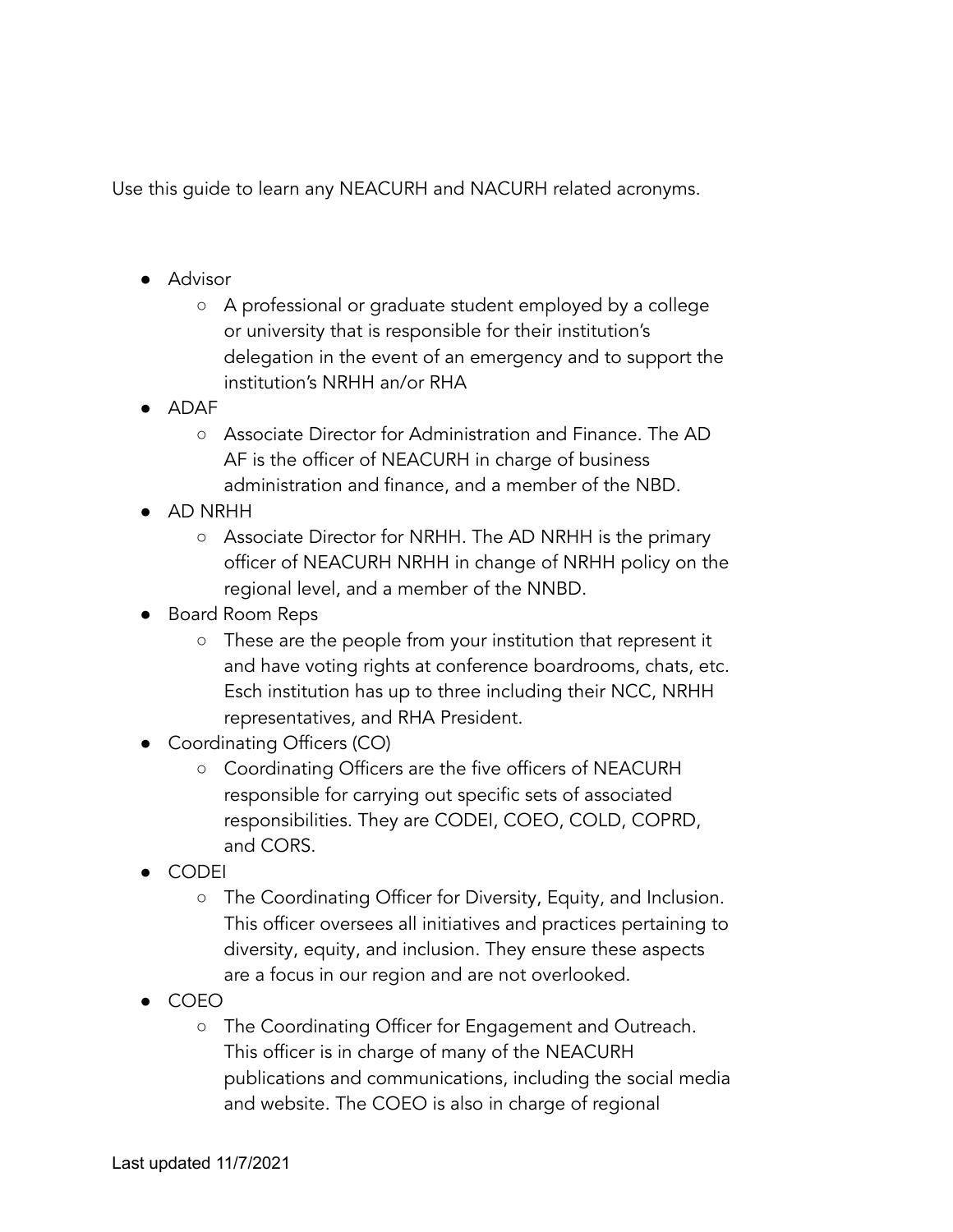affiliation efforts.

- COLD
	- Coordinating Officer for Leadership Development.This officer is in charge of organizing resources regarding leadership development opportunities and educational sessions both at conferences and virtually, as well as creating regional case studies.
- COPRD
	- Coordinating Officer for Programming and RHA Development. This officer is in charge of developing RHA and RHA presidents, running presidents boardroom, RHA presidents chat and more.
- CORS
	- Coordinating Officer for Recognition and Service. This officer is in charge of NEACURH recognition and service project and initiatives, including all regional awards, bids, and regional philanthropy.
- Conference Staff
	- These are the people from the conference host institution that plan, coordinate, and run a conference, including the Conference Chair(s).
- Educational Sessions
	- Formerly knownas programming sessions, these are presented by delegates at a conference for other delegates to grow and learn new skills form
- $\bullet$  F.R.I.L.L.S.
	- This is the term used to describe to the spirit that encompasses all things NEACURH. Friendship, Responsibility, Identity, Learning, Leadership, and Support
- **NACURH** 
	- National Association of College and University Residence Halls, Inc. NACURH is the parent organization of NEACURH and the international association of students living in college and university residence halls. NRHH is the honorary branch of NACURH
- **NACURH Annual Conference** 
	- The NACURH annual conference, sometimes just called "NACURH," is the major meeting of NACURH, Inc., typically taking place in early summer. All member institutions and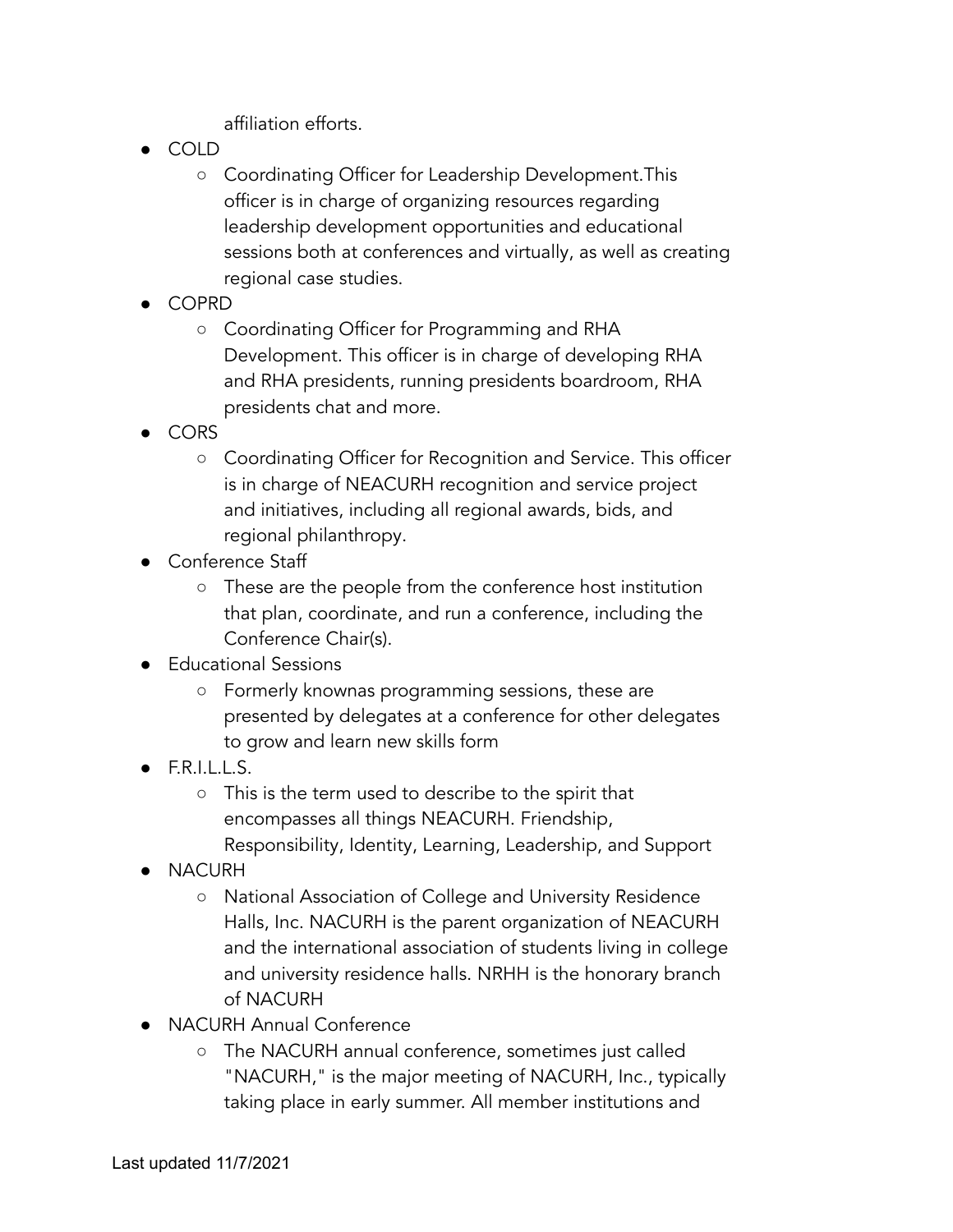other institutions are encouraged to send delegations.

- **NACURH Exectuive Committee** 
	- The NACURH executive committee is comprised of the NACURH Chairperson, the NACURH Associate for Operations (NAO), the NACURH Associate for NRHH (NAN), the NACURH Associate for Engagement (NAE), and ex-officio voting members (the NACURH Advisor, the NACURH NRHH Advisor, the Conference Resource Consultant (CRC), and the past NACURH Chairperson).
- NBD
	- NACURH Board of Directors. The NBD is the governing organization of NACURH comprising the regional directors, the finance officers from each region, and three NACURH executives elected by the NBD from their own ranks (the NACURH Chairperson, the NACURH Associate for Operations, and the NACURH Associate for Engagement.
- **NACURH Semi-Annual Business Meeting** 
	- The NACURH Semi-Annual Business Meeting is the minor meeting of NACURH Inc. typically taking place in the late winter. Member institutions do not send delegations to this meeting.
- NCC
	- National Communications Coordinator. The NCC is an institution's main connection to NACURH and NEACURH.
- NNBD
	- NACURH NRHH Board of Directors. The NNBD is the governing organization of NRHH
- NRHH Rep
	- The NRHH Representative is the official and formal representative of an institution's NRHH chapter to NRHH, NACURH, and NEACURH.
- OTM
	- Of The Month. OTMs are monthly awards of recognition granted by NACURH, voted on an institutional, regional and national level.
- RBD
	- Regional Board of Directors. The RBD are the elected stewards of NEACURH incorporating all regional officers which include the Regional Director, AD AF, AD NRHH,